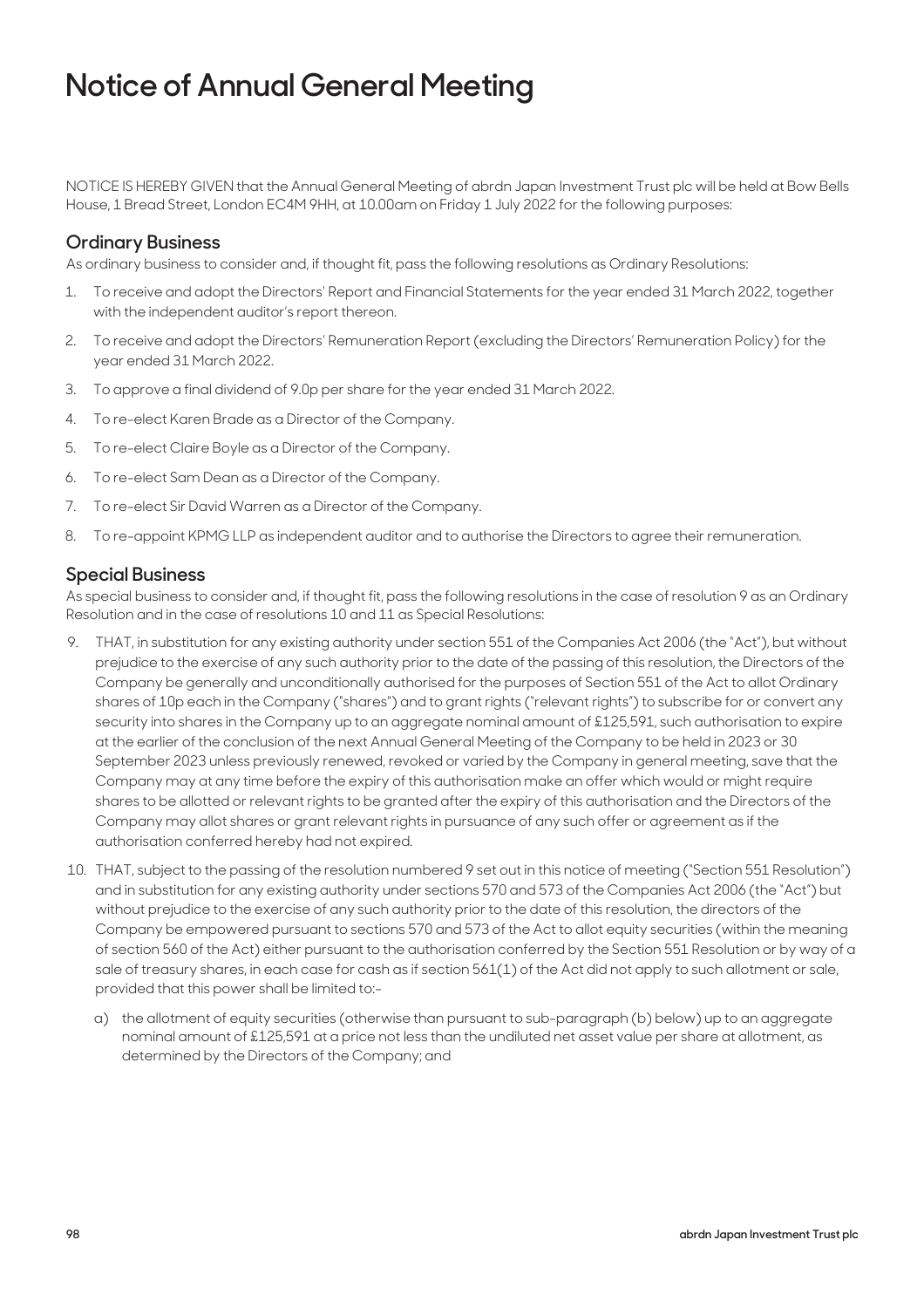b) the allotment of equity securities at a price not less than the undiluted net asset value per share at allotment, as determined by the Directors of the Company in connection with an offer to (a) all holders of such Ordinary shares of 10p each in the capital of the Company in proportion (as nearly as may be) to the respective numbers of Ordinary shares held by them and (b) to holders of other equity securities as required by the rights of those securities (but subject to such exclusions, limits or restrictions or other arrangements as the Directors of the Company may consider necessary or appropriate to deal with treasury shares, fractional entitlements, record dates or legal, regulatory or practical problems in or under the laws of, or requirements of, any regulatory body of any stock exchange in any territory or otherwise howsoever); and

such power shall expire at the earlier of the conclusion of the next Annual General Meeting of the Company to be held in 2023 or 30 September 2023, but so that this power shall enable the Company to make offers or agreements before such expiry which would or might require equity securities to be allotted after such expiry and the directors of the Company may allot equity securities in pursuance of any such offer or agreement as if such expiry had not occurred.

- 11. THAT the Company be and is hereby generally and, subject as hereinafter appears, unconditionally authorised, in accordance with Section 701 of the Companies Act 2006 (the "Act"), to make market purchases (within the meaning of Section 693(4) of the Act) of fully paid Ordinary shares of 10p each in the capital of the Company ("Ordinary shares") and to cancel or hold in treasury such shares, provided that:
	- a) the maximum aggregate number of Ordinary shares hereby authorised to be purchased shall be an aggregate of 1,882,731 Ordinary shares or, if less, the number representing 14.99% of the issued Ordinary share capital of the Company as at the date of the passing of this resolution;
	- b) the minimum price which may be paid for an Ordinary share shall be 10p (exclusive of expenses);
	- c) the maximum price (exclusive of expenses) which may be paid for an Ordinary share shall be the higher of:
		- i. 5% above the average of the market values of the Ordinary shares (as derived from the Daily Official List of the London Stock Exchange) for the Ordinary shares for the five business days immediately preceding the date of purchase; and
		- ii. the higher of the price of the last independent trade in Ordinary shares and the highest current independent bid for Ordinary shares on the London Stock Exchange; and

unless previously varied, revoked or renewed, the authority hereby conferred shall expire at earlier of the conclusion of the Annual General Meeting of the Company to be held in 2023 or 30 September 2023, save that the Company may, at any time prior to such expiry, enter into a contract or contracts to purchase Ordinary shares under such authority which will or might be completed or executed wholly or partly after the expiration of such authority and may make a purchase of Ordinary shares pursuant to any such contract or contracts.

**By order of the Board Aberdeen Asset Management PLC Secretary** Bow Bells House 1 Bread Street London EC4M 9HH

27 May 2022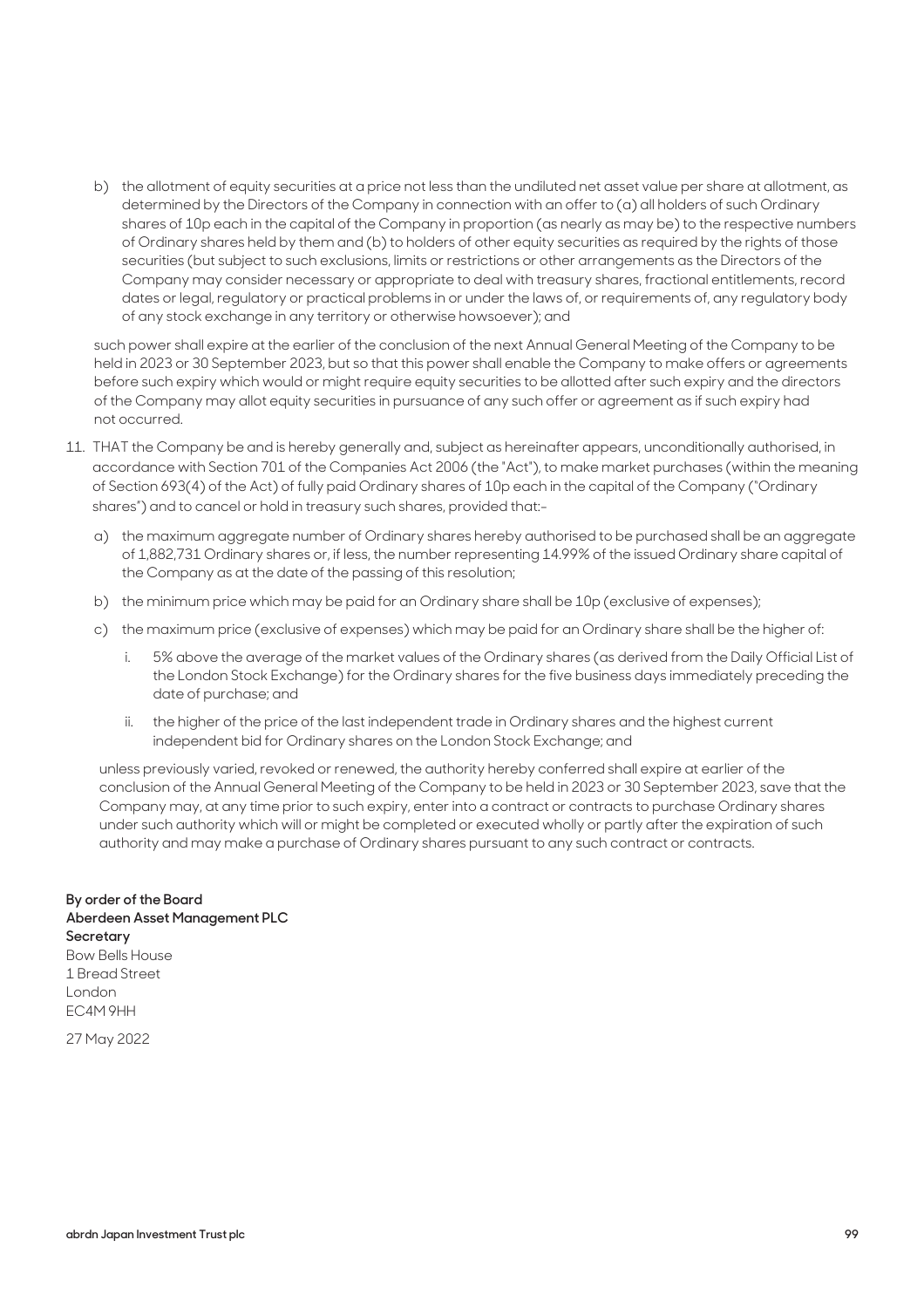# **Notice of Annual General Meeting**

### **Continued**

### **Notes**

- i. A member entitled to attend, speak and vote is entitled to appoint one or more proxies to attend, speak and vote instead of him. A proxy need not be a member of the Company. You may appoint more than one proxy provided each proxy is appointed to exercise rights attached to different shares. You may not appoint more than one proxy to exercise the rights attached to any one share. A reply-paid form of proxy is enclosed.
- ii. Forms of proxy and the power of attorney or other authority, if any, under which they are signed or a notarially certified copy of that power of attorney or authority, should be sent to the address noted on the form of proxy so as to arrive not less than 48 hours (excluding non-working days) before the time fixed for the meeting. The return of a completed proxy form or other instrument of proxy will not prevent you attending the meeting and voting in person if you wish to do so. A member present in person or by proxy shall have one vote on a show of hands and on a poll every member present in person or by proxy shall have one vote for every Ordinary share of which they are a holder. As a member, you have the right to put questions at the meeting relating to the business being dealt with at the meeting.
- iii. In accordance with Regulation 41 of the Uncertificated Securities Regulations 2001, to have the right to attend and vote at the meeting referred to above a member must first have his or her name entered in the Company's register of members by not later than 6pm on the date two days (excluding non-working days) before the time fixed for the meeting (or in the event that the meeting be adjourned on the register of members by not later than 6pm on the date two days (excluding non-working days) before the time of the adjourned meeting). Changes to entries on that register after that time (or, in the event that the meeting is adjourned, on the register of members after 6pm on the date two days (excluding non-working days) before the time of any adjourned meeting) shall be disregarded in determining the rights of any member to attend and vote at the meeting referred to above.
- iv. CREST members who wish to appoint a proxy or proxies by utilising the CREST electronic proxy appointment service may do so for the meeting and any adjournment(s) thereof by utilising the procedures described in the CREST Manual which can be viewed at www.euroclear.com. CREST personal members or other CREST sponsored members, and those CREST members who have appointed a voting service provider(s), should refer to their CREST sponsor or voting service provider(s), who will be able to take the appropriate action on their behalf.
- v. In order for a proxy appointment made by means of CREST to be valid, the appropriate CREST message (a "CREST Proxy Instruction") must be properly authenticated in accordance with Euroclear UK & Ireland Limited's ("EUI") specifications and must contain the information required for such instructions, as described in the CREST Manual. The message must be transmitted so as to be received by the issuer's agent (ID RA10) no later than 48 hours before the time of the meeting or any adjournment. For this purpose, the time of receipt will be taken to be the time (as determined by the timestamp applied to the message by the CREST Applications Host) from which the issuer's agent is able to retrieve the message by enquiry to CREST in the manner prescribed by CREST.
- vi. CREST members and, where applicable, their CREST sponsors or voting service providers should note that EUI does not make available special procedures in CREST for any particular messages. Normal system timings and limitations will therefore apply in relation to the input of CREST Proxy Instructions. It is the responsibility of the CREST member concerned to take (or, if the CREST member is a CREST personal member or sponsored member or has appointed a voting service provider(s), to procure that his CREST sponsor or voting service provider(s) take(s)) such action as shall be necessary to ensure that a message is transmitted by means of the CREST system by any particular time. In this connection, CREST members and, where applicable, their CREST sponsors or voting service providers are referred, in particular, to those sections of the CREST Manual concerning practical limitations of the CREST system and timings.
- vii. The Company may treat as invalid a CREST Proxy Instruction in the circumstances set out in Regulation 35(5)(a) of the Uncertificated Securities Regulations 2001.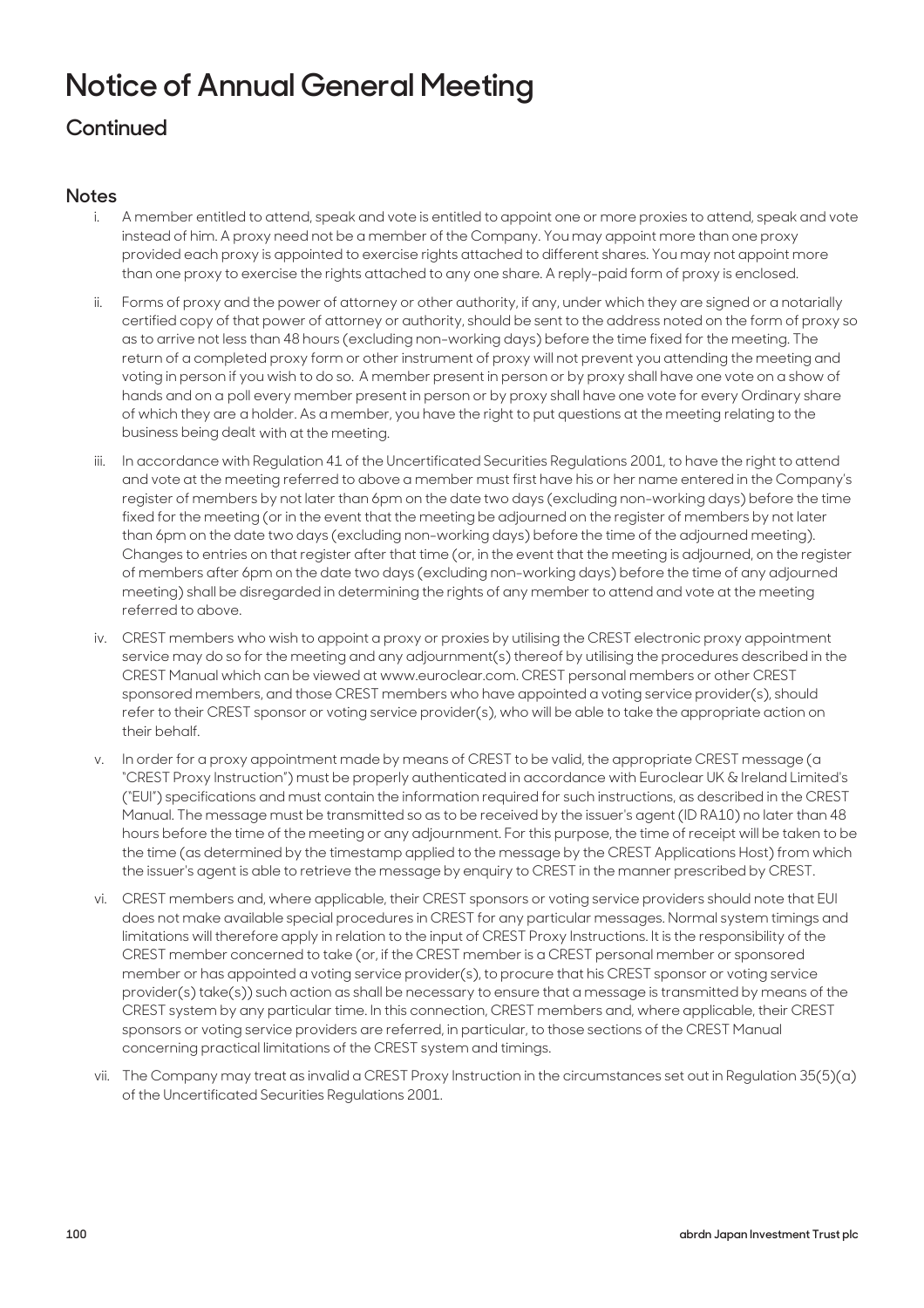- viii. Any person holding 3% of the total voting rights in the Company who appoints a person other than the Chairman as his proxy will need to ensure that both he and such third party complies with their respective disclosure obligations under the Disclosure Guidance and Transparency Rules.
- ix. A person to whom this notice is sent who is a person nominated under Section 146 of the Companies Act 2006 to enjoy information rights (a "Nominated Person") may, under an agreement between him/her and the shareholder by whom he/she was nominated, have a right to be appointed (or to have someone else appointed) as a proxy for the meeting. If a Nominated Person has no such proxy appointment right or does not wish to exercise it, he/she may, under any such agreement, have a right to give instructions to the shareholder as to the exercise of voting rights. The statements of the rights of members in relation to the appointment of proxies in notes (i) and (ii) above do not apply to a Nominated Person. The rights described in those notes can only be exercised by registered members of the Company.
- x. It is possible that, pursuant to requests made by members of the Company under section 527 of the Companies Act 2006, the Company may be required to publish on a website a statement setting out any matter relating to: (i) the audit of the Company's accounts (including the auditor's report and the conduct of the audit) that are to be laid before the meeting: or (ii) any circumstances connected with an auditor of the Company ceasing to hold office since the previous meeting at which annual accounts and reports were laid in accordance with section 437 of the Companies Act 2006. The Company may not require the members requesting any such website publication to pay its expenses in complying with sections 527 or 528 of the Companies Act 2006. Where the Company is required to place a statement on a website under section 527 of the Companies Act 2006, it must forward the statement to the Company's auditor not later than the time when it makes the statement available on the website. The business which may be dealt with at the meeting includes any statement that the Company has been required under section 527 of the Companies Act 2006 to publish on a website.
- xi. No Director has a service contract with the Company. Copies of the Directors' letters of appointment are available for inspection on any day (except Saturdays, Sundays and bank holidays) from the date of this notice until the date of the meeting during usual business hours at the Company's registered office and for 15 minutes prior to, and at, the meeting.
- xii. Information regarding the Annual General Meeting, including information required by Section 311A of the Companies Act 2006, is available from the Company's website, www.abrdnjapan.co.uk.
- xiii. Under Section 319A of the Companies Act 2006, the Company must answer any question relating to the business being dealt with at the meeting put by a member attending the meeting unless:
	- 1. answering the question would interfere unduly with the preparation for the meeting or involve the disclosure of confidential information;
	- 2. the answer has already been given on a website in the form of an answer to a question; or
	- 3. it is undesirable in the interests of the Company or the good order of the meeting that the question be answered.
- xiv. The Register of Directors' Interests kept by the Company in accordance with Section 809 of the Companies Act 2006 will be open for inspection at the meeting.
- xv. Shareholders are advised that, unless otherwise stated, any telephone number, website or e-mail address which may be set out in this Notice of Annual General Meeting or in any related documents (including the proxy form) is not to be used for the purposes of serving information or documents on, or otherwise communicating with, the Company for any purposes other than those expressly stated.